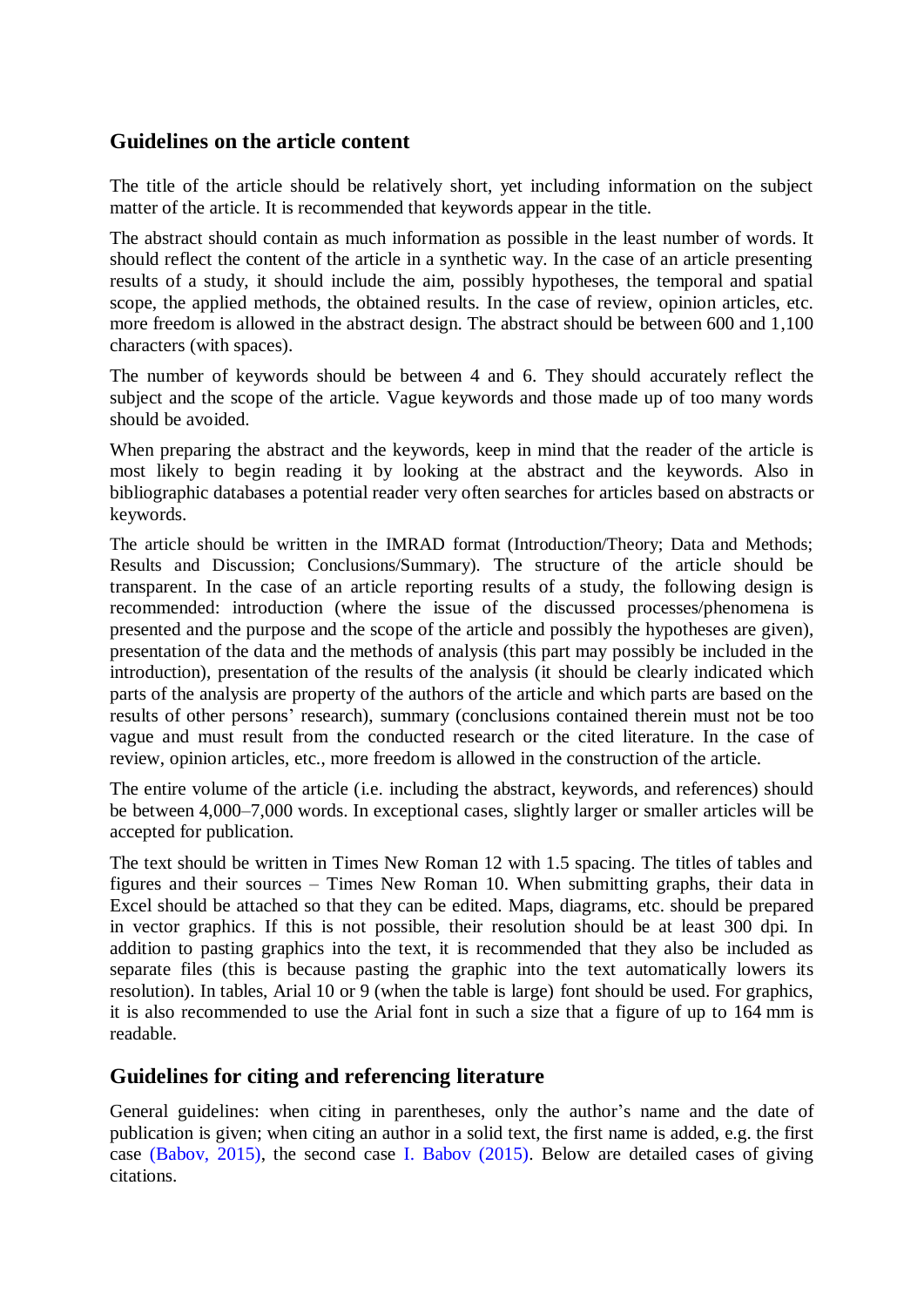Citing one or two authors: (Kul'chyts'ky, 2016) (Babbie, Kvale, 2016)

Citing three and more authors (we give only the first author followed by 'et al.'): (Hofstrede et al., 1986)

Citing one or two editors: (Horňák (ed.), 2014) (van Ree, Sekulić (eds.), 2014)

Citing three or more editors (we give only the first editor's name followed by 'et al.'): (Rockenschaub et al. (eds.), 2007)

Citing a publication without an author (if the title is long, give a maximum of the first three words followed by an ellipsis): (Health response…, 2017)

Citing a source without the date of publication: (Kovalov)

Quoting (citation as above, then at the end of the citation, add p. and the page number from which the quotation has been taken): (Vyatrovych, 1991, p. 87)

# **Guidelines for literature references**

General guidelines: (1) in the case of non-English language publications written in Latin characters, additionally provide a translation of the title of the article (in a journal), the title of the book (in the case of a chapter in a book, a book, book editorship; this also applies to publications without an author), the title of a website, etc.; (2) in addition, in the case of a text written in Cyrillic characters, do not write it in this alphabet, but first make a transcription (the template is given at the end). Exception: do not transcribe the last name and the first letter of the author's name if there is also a name written in the Latin alphabet in the publication – then use that notation. If the article/publication has a DOI number, give it at the end of the bibliographic entry. Below please find examples of the notation used in the journal:

# **Article in a journal – in English:**

An example of the original reference and simultaneously a reference in the journal:

Kuczabski A., Zastavetska L., Zastavetskyy T., 2017, The reform of administrative division in Ukraine: Problems of territorial communities' formation in the Polish-Ukrainian borderland, *Journal of Geography, Politics and Society*, 7(2), 87–97. doi: 10.4467/24512249JG.17.019.6635

## **Article in a journal – not in English (written in Latin characters):**

An example of the original reference:

Krogmann A., Šolcová L., Nemčíková M., Mróz F., Ambrosio V., 2016, Možnosti rozvoja Svätojakubských ciest na Slovensku, G*eografické informácie / Geographical Information*, 20(2), 231–238. doi: 10.17846/GI.2016.20.2.231-238

Reference in the journal:

Krogmann A., Šolcová L., Nemčíková M., Mróz F., Ambrosio V., 2016, Možnosti rozvoja Svätojakubských ciest na Slovensku (Eng. Possibilities of St. James Routes development in Slovakia), *Geografické informácie / Geographical Information*, 20(2), 231–238. doi: 10.17846/GI.2016.20.2.231-238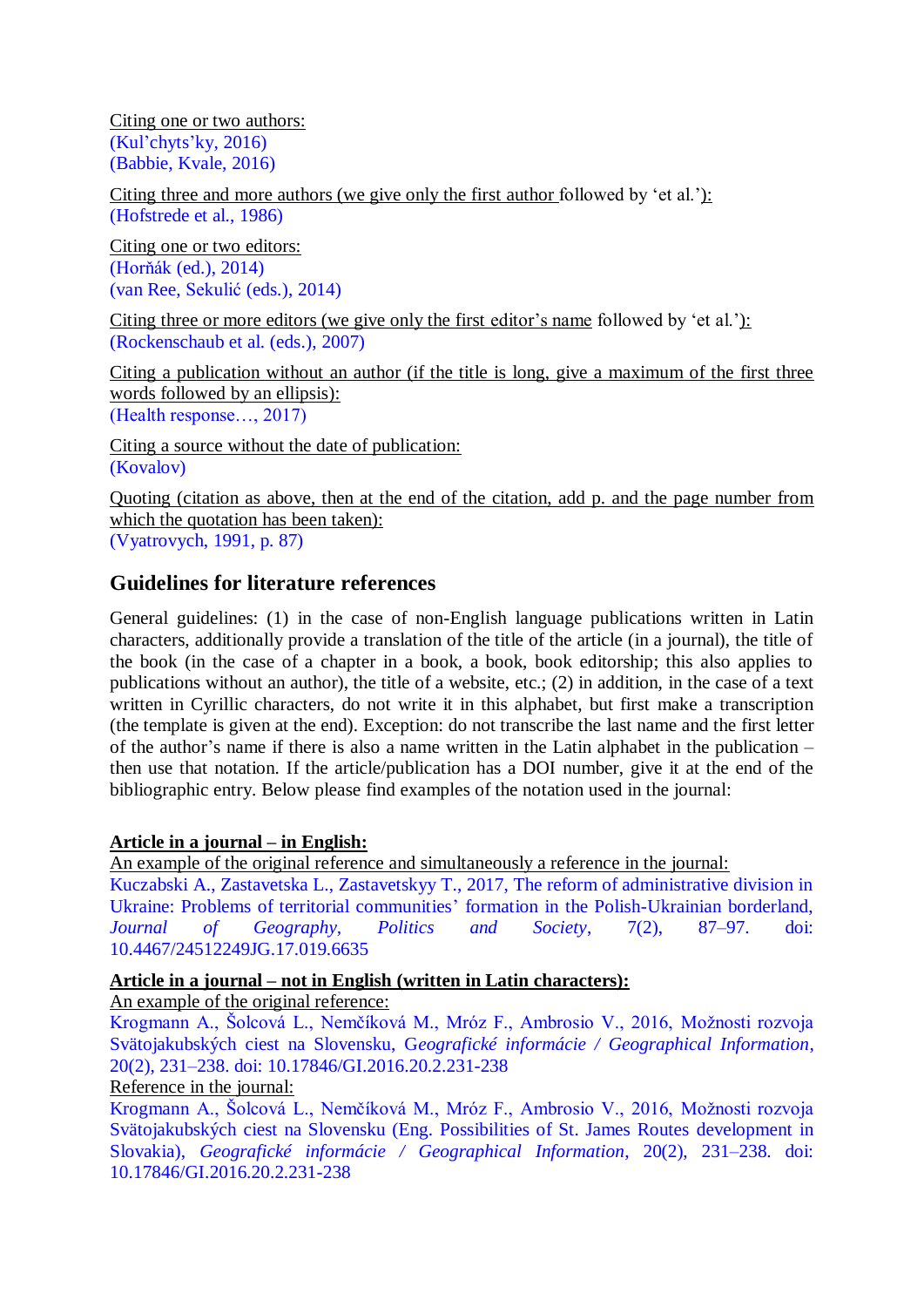## **Article in a journal – not in English (written in Cyrillic characters):**

An example of the original reference:

Бестерс-Дільгер Ю., 2012, Мовна політика України на тлі європейського та пострадянського досвіду, *Наукові записки НаУКМА. Філологічні науки*, 137, 12–16. Reference in the journal:

Bester-Dìl'ger Û., 2012, Movna polìtika Ukraїni na tlì êvropejs'kogo postradâns'kogo dosvìdu (Eng. Language policy of Ukraine in comparison to the European and the post-Soviet experience), *Naukovì zapiski NaUKMA. Vìlologìčnì nauki*, 137, 12–16.

# **Book – in English:**

An example of the original reference and simultaneously a reference in the journal:

Norkus Z., 2012, *On Baltic Slovenia and Adriatic Lithuania. A Qualitative Comparative Analysis of Patterns in Post-Communist Transformation*, Apostrofa, Vilnius.

# **Book – not in English (written in Latin characters):**

An example of the original reference:

Kaczmarek T., 2005, *Struktury terytorialno-administracyjne i ich reformy w krajach europejskich*, Wydawnictwo Naukowe UAM, Poznań.

Reference in the journal:

Kaczmarek T., 2005, *Struktury terytorialno-administracyjne i ich reformy w krajach europejskich* (Eng. Territorial-administrative structures and their reforms in European countries), Wydawnictwo Naukowe UAM, Poznań.

# **Book – not in English (written in Cyrillic characters):**

An example of the original reference:

Кучабський О.Г., 2010, [Адміністративно-територіальна організація України: теорія,](http://scholar.google.com/scholar?cluster=8666391490167096458&hl=en&oi=scholarr)  [методологія, механізми становлення,](http://scholar.google.com/scholar?cluster=8666391490167096458&hl=en&oi=scholarr) ЛРІДУ НАДУ, Львів.

Reference in the journal:

Kučabs'kij O.G., 2010, Admìnìstrativno-teritorìal'na organizacìâ Ukraїni: teorìâ, metodologìâ, mehanizmì stanovleniâ (Eng. Administrative-territorial organization of Ukraine: Theory, methodology, mechanisms of formation), LRÌDU NADU, L'vìv.

## **Chapter in a book – in English:**

An example of the original reference and simultaneously a reference in the journal: Kopeć K., 2012, Commuting to the stadium PGE Arena Gdańsk – the 2012 UEFA European Football championship perspective, [in:] T. Michalski, A. Radchenko (eds.), *Global, Continental, National and Regional Conditions of National Development*, Publishing House "ADNDU", Gdańsk-Kharkiv, 99-108.

# **Chapter in a book– not in English (written in Latin characters):**

An example of the original reference: Michalski T., 2014, Propozycja systemu monitoringu jakości usług publicznych na szczeblu lokalnym, [in:] S. Ciok, K. Janc (eds.), *Współczesne wyzwania polityki regionalnej i gospodarki przestrzennej, T. 2*, Instytut Geografii i Rozwoju Regionalnego UWr, Wrocław, 93–103.

Reference in the journal: Michalski T., 2014, Propozycja systemu monitoringu jakości usług publicznych na szczeblu lokalnym (Eng. Proposal for a system of monitoring of the quality of public services at the local level), [in:] S. Ciok, K. Janc (eds.), *Współczesne wyzwania polityki regionalnej i gospodarki przestrzennej, T. 2* (Eng. Contemporary challenges for regional policy and spatial management, vol. 2), Instytut Geografii i Rozwoju Regionalnego UWr, Wrocław, 93–103.

## **Chapter in a book– not in English (written in Cyrillic characters):**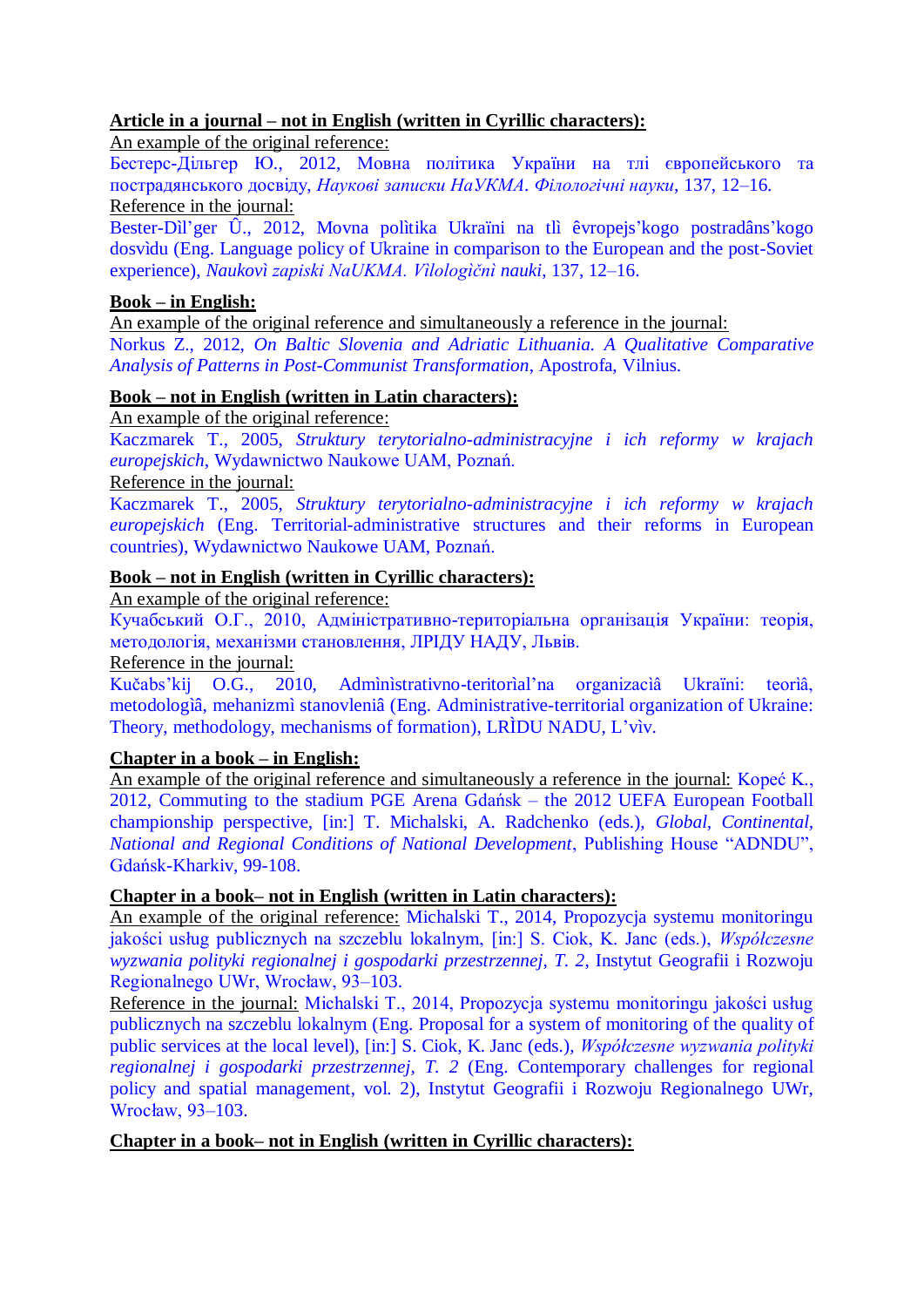An example of the original reference: Савостенко Т.О., Попруга В.І., 2010, Механізми економічні, [in:] Ю.П. Сурмін, Ю.В. Ковбасюк, В.П. Трощинський (eds.), *Енциклопедичний словник з державного управління*, Видавництво НАДУ, Київ, 421–422. Reference in the journal: Savostenko T.O., Popruga V.I., 2010, Mehanìzmi ekonomìčnì (Eng. Economic mechanisms), [in:] Û.P. Surmìn, Û.V. Kovnasûk, V.P. Troŝins'kij (eds.), Enciklopedičnij slovnik z deržabnogo upravlìnnâ (Eng. Encyclopaedic dictionary of public administration), Vidavnictvo NADU, Kiїv, 421–422.

## **Editorship of a book – in English:**

An example of the original reference and simultaneously a reference in the journal: Michalski T., Radchenko A. (eds.), 2012, *Global, Continental, National and Regional Conditions of National Development*, Publishing House "ADNDU", Gdańsk-Kharkiv.

### **Editorship of a book – not in English (written in Latin characters):**

An example of the original reference: Anisiewicz R., Połom M., Tarkowski M. (red.), 2017, *Rozwój regionalny i lokalny w perspektywie geograficznej*, Wydawnictwo "Bernardinum", Gdańsk-Pelplin.

Reference in the journal: Anisiewicz R., Połom M., Tarkowski M. (eds.), 2017, *Rozwój regionalny i lokalny w perspektywie geograficznej* (Eng. Regional and local development in the geographical perspective), Wydawnictwo "Bernardinum", Gdańsk-Pelplin.

#### **Editorship of a book – not in English (written in Cyrillic characters):**

An example of the original reference: Синцеров Л.М. (ed.), 2010, География мирового развития, Товарищество научных изданий КМК, Москва.

Reference in the journal: Sincerov L.M. (ed.), 2010, Geografiâ mirovogo razvitiâ (Eng. Geography of the world development), Tovariŝestvo naučnyh izdanij KMK, Moskva.

### **Publication without an author – in English:**

An example of the original reference and simultaneously a reference in the journal: *Urban Europe – Statistics on cities, towns and suburbs. 2016 edition*, 2016, Eurostat, Luxemburg. doi:10.2785/91120

### **Publication without an author – not in English (written in Latin characters):**

An example of the original reference: *Atlas statystyczny województwa pomorskiego*, 2018, Urząd Statystyczny w Gdańsku, Gdańsk.

Reference in the journal: *Atlas statystyczny województwa pomorskiego* (Eng. Statistical atlas of pomorskie voivodship), 2018, Urząd Statystyczny w Gdańsku, Gdańsk.

### **Publication without an author – not in English (written in Cyrillic characters):**

An example of the original reference: *РОССИЯ В ЦИФРАХ 2017. Краткий статистический сборник*, 2017, Федеральная служба государственной статистики, Москва.

Reference in the journal: ROSSIÂ V CIFRAH 2017. Kratkij statističeskij sbornik (Eng. Russia in figures 2017. Statistical handbook,), 2017, Federal'naâ služba gosudarstviennoj statisiki, Moskva.

#### **Website – in English:**

An example of the original reference and simultaneously a reference in the journal: *Poles do not want Polexit*, 2018, The Warsaw Voice, http://www.warsawvoice.pl/WVpage/pages/article.php/43702/news (accessed 17 November 2018).

#### **Website – not in English (written in Latin characters):**

An example of the original reference: Szymański P., 2017, *Bałtowie wielu prędkości. Wzmacnianie potencjału obronnego Litwy, Łotwy i Estonii*, Prace OSW, 68, Ośrodek Studiów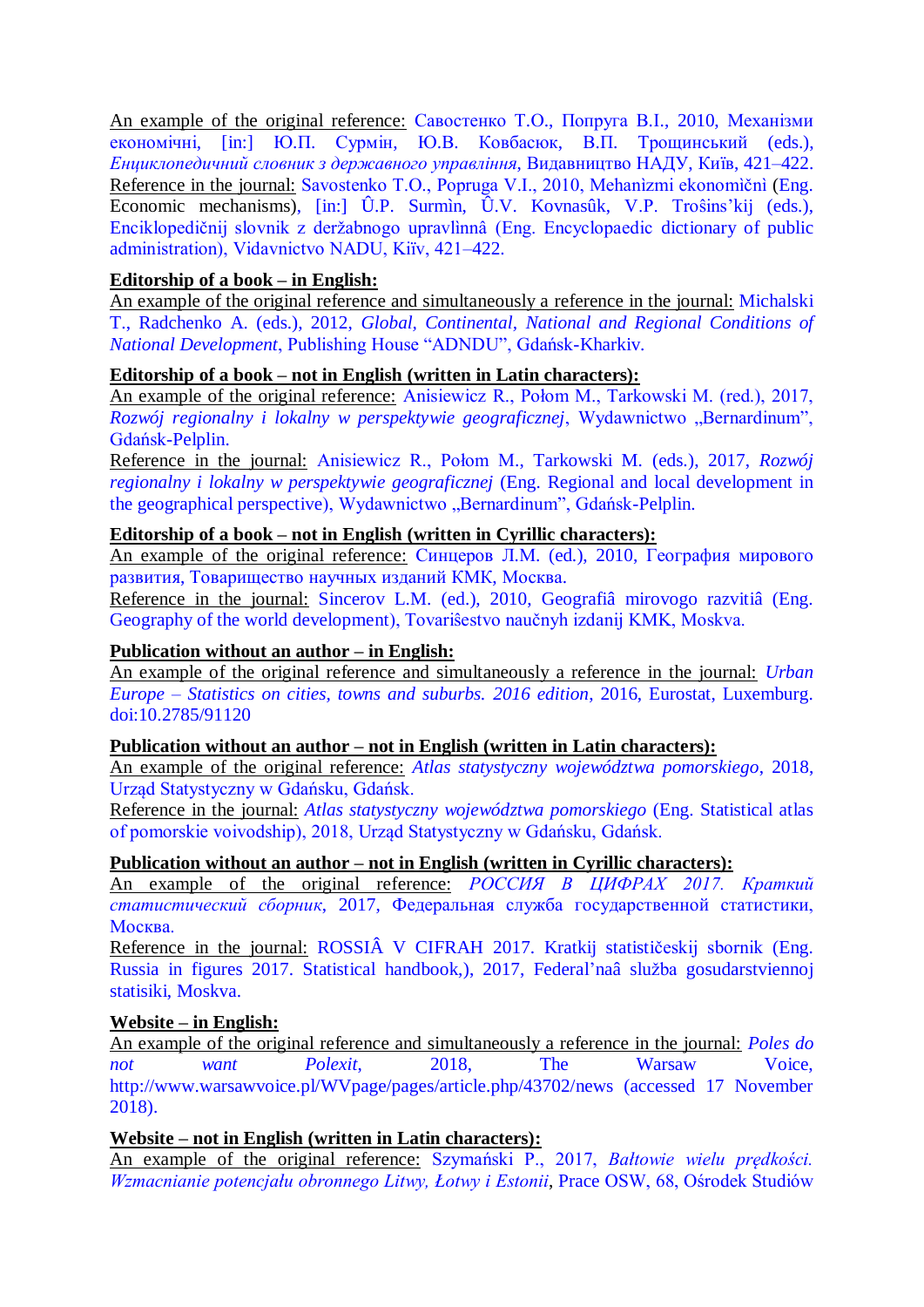Wschodnich im. Marka Karpia, Warszawa, https://www.osw.waw.pl/pl/publikacje/praceosw/2017-08-16/baltowie-wielu-predkosci (accessed 17 November 2018).

Reference in the journal: Szymański P., 2017, *Bałtowie wielu prędkości. Wzmacnianie potencjału obronnego Litwy, Łotwy i Estonii* (Eng. Balts of many speeds. Strengthening the defence potential of Lithuania, Latvia and Estonia), Prace OSW, 68, Ośrodek Studiów Wschodnich im. Marka Karpia, Warszawa, https://www.osw.waw.pl/pl/publikacje/praceosw/2017-08-16/baltowie-wielu-predkosci (accessed 17 November 2018).

## **Website – not in English (written in Cyrillic characters):**

An example of the original reference: *Земельний кодекс України від 25.10.2001 року № 2768-14*, 2001, http://zakon2.rada.gov.ua/laws/show/2768-14 (accessed 17 November 2018). Reference in the journal: *Zemel'nij kodeks Ukraїni vìd 25.10.2001 roku № 2768-14* (Eng. The Land Code of Ukraine from 25 Oct. 2001, No 2768-14), 2001, http://zakon2.rada.gov.ua/laws/show/2768-14 (accessed 17 November 2018).

# **Internet database – in English:**

An example of the original reference and simultaneously a reference in the journal: *European Health for All database (HFA-DB)*, World Heath Organization Regional Centre for Europe, https://gateway.euro.who.int/en/datasets/european-health-for-all-database/ (accessed 17 November 2018).

# **Internet database – not in English (written in Latin characters):**

An example of the original reference: *Banca de date "Statbank"*, Biroul Naţional de Statistică al Republicii Moldova, http://www.statistica.md/pageview.php?l=ro&idc=407 (accessed 17 November 2018).

Reference in the journal: *Banca de date "Statbank"* (Eng. Statistical databank "Statbank"), Biroul National de Statistică al Republicii Moldova, http://www.statistica.md/pageview.php?l=ro&idc=407 (accessed 17 November 2018).

## **Internet database – not in English (written in Cyrillic characters):**

An example of the original reference: *База података*, Република Србија Републички завод за статистику, http://arhiva.stat.gov.rs/WebSite/public/ReportView.aspx (accessed 17 November 2018).

Reference in the journal: *Baza podataka* (Eng. Database), Republika Srbija Republički zavod za statistiku, http://arhiva.stat.gov.rs/WebSite/public/ReportView.aspx (accessed 17 November 2018).

## **Publication without a release date:**

This differs from the above examples only in the fact that instead of the year we put (n.d.)

# **Unpublished material**

It differs from the above only in that after the year and the title we identify what it is, e.g. letter, interview, email, PhD manuscript, etc. Note: Please add who this letter is from, etc., and in the case of PhD manuscript - the name of the institution in which it was defended in given in English.

## **Tips for transliteration from Cyrillic characters**

The following are guidelines for transliteration of the most commonly used letters from the Cyrillic alphabet into Latin characters.

| Cyrillic   | Latin      | Cyrillic          | Latin             | Cyrillic   | Latin      |
|------------|------------|-------------------|-------------------|------------|------------|
| characters | characters | <b>characters</b> | <b>characters</b> | characters | characters |
|            |            |                   |                   |            |            |